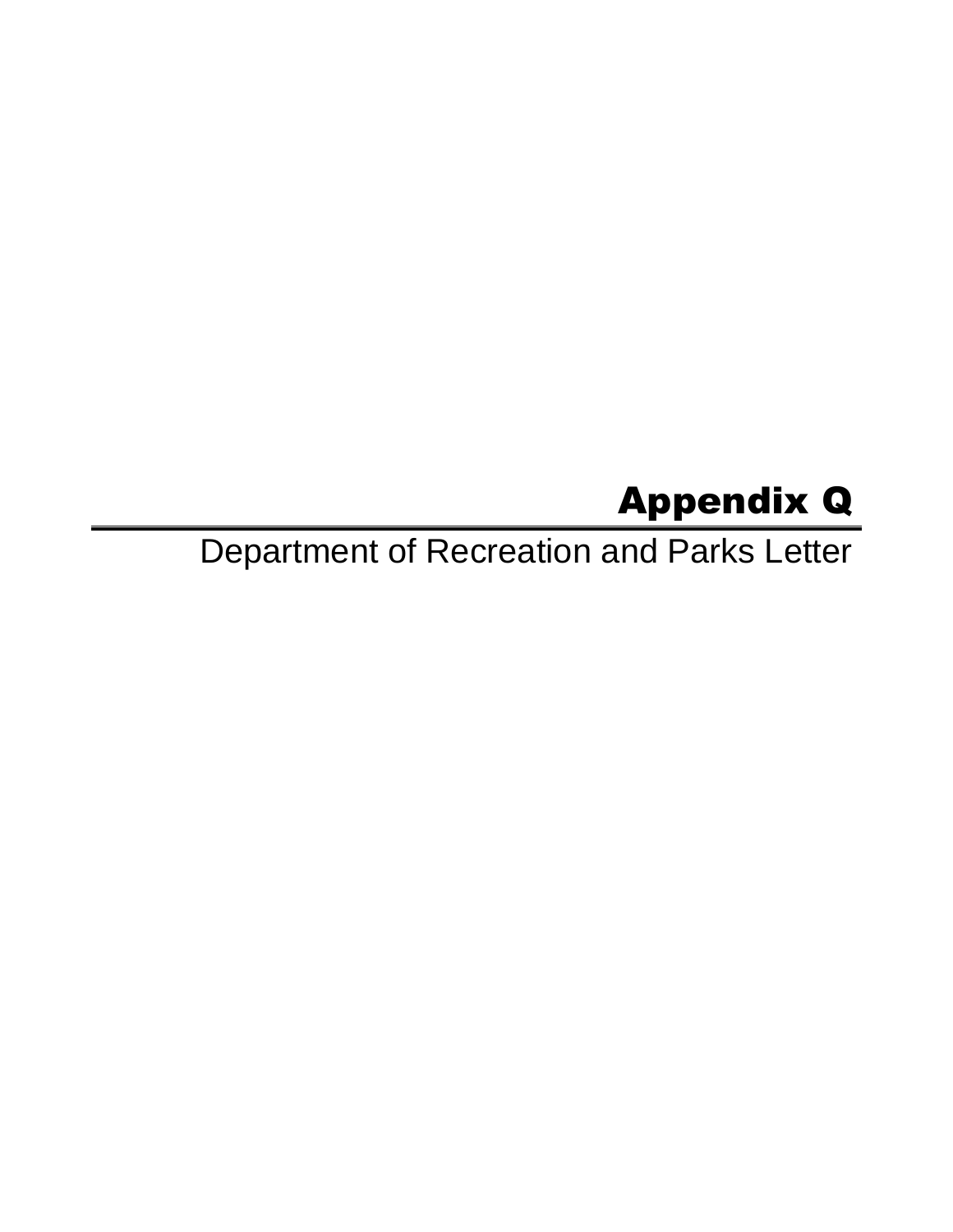#### **DEPARTMENT OF RECREATION AND PARKS**

**BOARD OF COMMISSIONERS**

**SYLVIA PATSAOURAS** PRESIDENT

**LYNN ALVAREZ** VICE PRESIDENT

**TAFARI BAYNE NICOLE CHASE JOSEPH HALPER**

**HAROLD ARRIVILLAGA** BOARD SECRETARY (213) 202-2640

July 23, 2020

Rey Fukuda Planning Assistant 221 N. Figueroa Street, Suite 1350 Los Angeles, CA 90012

#### City of Los Angeles California



**MICHAEL A. SHULL** GENERAL MANAGER

**ANTHONY-PAUL (AP) DIAZ, ESQ.** EXECUTIVE OFFICER & CHIEF OF STAFF

**VICKI ISRAEL** ASSISTANT GENERAL MANAGER

**SOPHIA PIÑA-CORTEZ** ASSISTANT GENERAL MANAGER

**CATHIE SANTO DOMINGO** ASSISTANT GENERAL MANAGER

(213) 202-2633 FAX (213) 202-2614

### **REQUEST FOR INFORMATION REGARDING RECREATIONAL AND PARK SERVICES FOR THE 1360 NORTH VINE STREET PROJECT IN THE CITY OF LOS ANGELES**

Dear Mr. Fukuda:

The following has been prepared in response to your request for Recreation and Parks information relative to the proposed 1360 North Vine Street Project (project). This project proposes the development of a residential project with 429 residential dwelling units on a site generally located at 1360 North Vine Street in the Hollywood Community Plan of the City of Los Angeles.

*1. Which parks and recreational facilities would serve the proposed project?*

The following Department of Recreation and Parks facilities are classified as neighborhood parks and are located within a two-mile radius of the project site:

- Carlton Way Park, located at 5927 W. Carlton Way.
- De Longpre Park, located at 1350 N. Cherokee Avenue.
- Dorothy and Benjamin B. Smith Park, located at 7020 W. Franklin Avenue.
- Harvard Elementary Community School Park, located at 330 N. Harvard Boulevard.
- La Mirada Avenue Park, located at 5401 W. La Mirada Avenue
- Lexington Avenue Pocket Park, located at 5523 W. Lexington Avenue.
- Robert L. Burns Park, located at 4900 Beverly Boulevard.
- Seily Rodriguez Park, located at 5707 W. Lexington Avenue.
- Selma Park, located at 6567 W. Selma Avenue.

The following Department of Recreation and Parks facilities are classified as community parks and are located within a five-mile radius of the project site:

- Bellevue Recreation Center, located at 826 Lucille Avenue.
- Chevy Chase Park, located at 4165 E. Chevy Chase Drive.
- Claude Pepper Senior Citizen Center, located at 1762 S. La Cienega Boulevard.

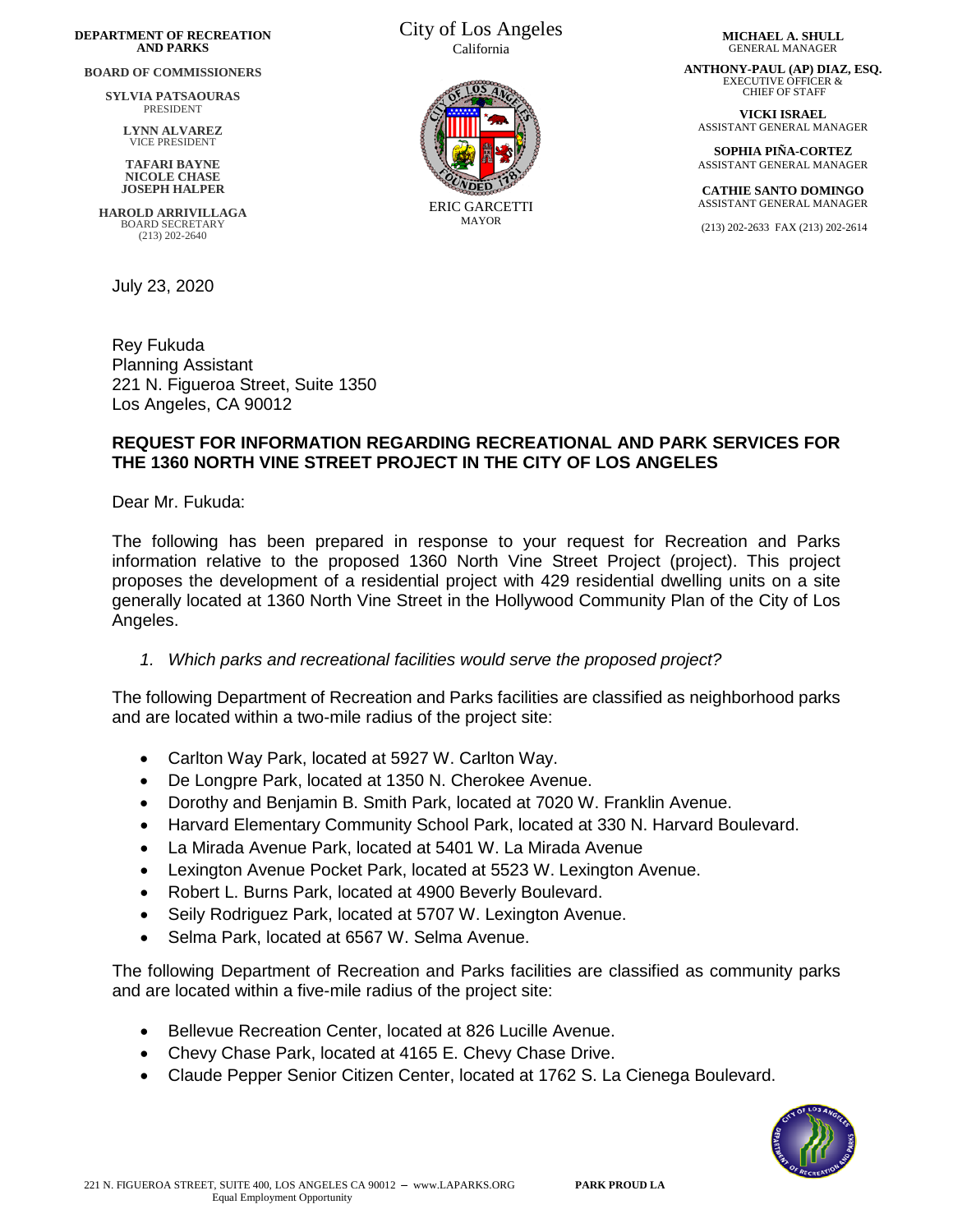Service Information Response Letter – 1360 North Vine Street Project July 23, 2020 Page 2

- Echo Park, located at 751 Echo Park Boulevard.
- Eleanor Green Roberts Aquatic Center, located at 4526 W. Pico Boulevard.
- Elysian Valley Recreation Center, located at 1811 W. Ripple Street.
- Fairfax Senior Citizen Center, located at 7929 Melrose Avenue.
- Hollywood Recreation Center, located at 1122 Cole Avenue.
- Hoover Recreation Center, located at 1010 W. 25<sup>th</sup> Street.
- Lafayette Park, located at 625 S. Lafayette Park Place.
- Lake Street Community Center, located at 227 N. Lake Street.
- Las Palmas Senior Citizen Center, located at 1820 N. Las Palmas Avenue.
- Lemon Grove Recreation Center, located at 4959 Lemon Grove Avenue.
- Loren Miller Recreation Center, located at 2717 S. Halldale Avenue.
- Macarthur (Gen Douglas) Park, located at 2230 W.  $6<sup>th</sup>$  Street.
- Normandie Recreation Center, located at 1550 S. Normandie Avenue.
- Pan Pacific Park, located at 7600 Beverly Boulevard.
- Poinsettia Recreation Center, located at 7341 Willoughby Avenue.
- Queen Anne Recreation Center, located at 1240 South West Boulevard.
- Rio De Los Angeles State Park, located at 1900 N. San Fernando Road.
- Robertson Recreation Center, located at 1641 S. Pruess Road.
- Seoul International Park, located at 3520 San Marino Street.
- Shatto Recreation Center, located at 3191 W. 4<sup>th</sup> Street.
- Silverlake Recreation Center and Dog Park, located at 1850 W. Silverlake Boulevard.
- South Seas House Park, located at 2301 W, 24<sup>th</sup> Street.
- Toberman Recreation Center, located at 1725 S. Toberman Street.
- Tommy Lasorda's Field of Dreams, located at 1901 Waterloo Street.
- Vineyard Recreation Center, located at 2942 S. Vineyard Avenue.
- Vista Hermosa Soccer Field, located at 1301 W. 1<sup>st</sup> Street.
- Weddington Park North, located at 10844 W. Acama Street.
- Weddington Park South, located at 10600 W. Valleyheart Drive.
- Yucca Community Center, located at 6671 W. Yucca Street.

The following Department of Recreation and Parks facilities are classified as regional parks and are located within a ten-mile radius of the project site:

- Ascot Hills Park, located at 4371 Multnomah Street.
- Campo de Cahuenga, located at 3919 Lankershim Boulevard.
- Charles F. Lummis Home, located at 200 E. Avenue 43.
- Coldwater Canyon Park, located at 12601 Mulholland Drive.
- Deervale-Stone Canyon Park, located at 14890 W. Valley Vista Boulevard.
- Eagle Rock Hillside Park, located at 2747 Valle Vista Drive.
- Elysian Park, located at 929 Academy Road.
- Ernest E. Debs Regional Park, located at 4235 Monterey Road.
- Exposition Park Rose Garden, located at 701 State Drive.
- Griffith Park, located at 4730 Crystal Springs Drive.
- Haines Canyon Park, located at 7021 W. Arama Avenue.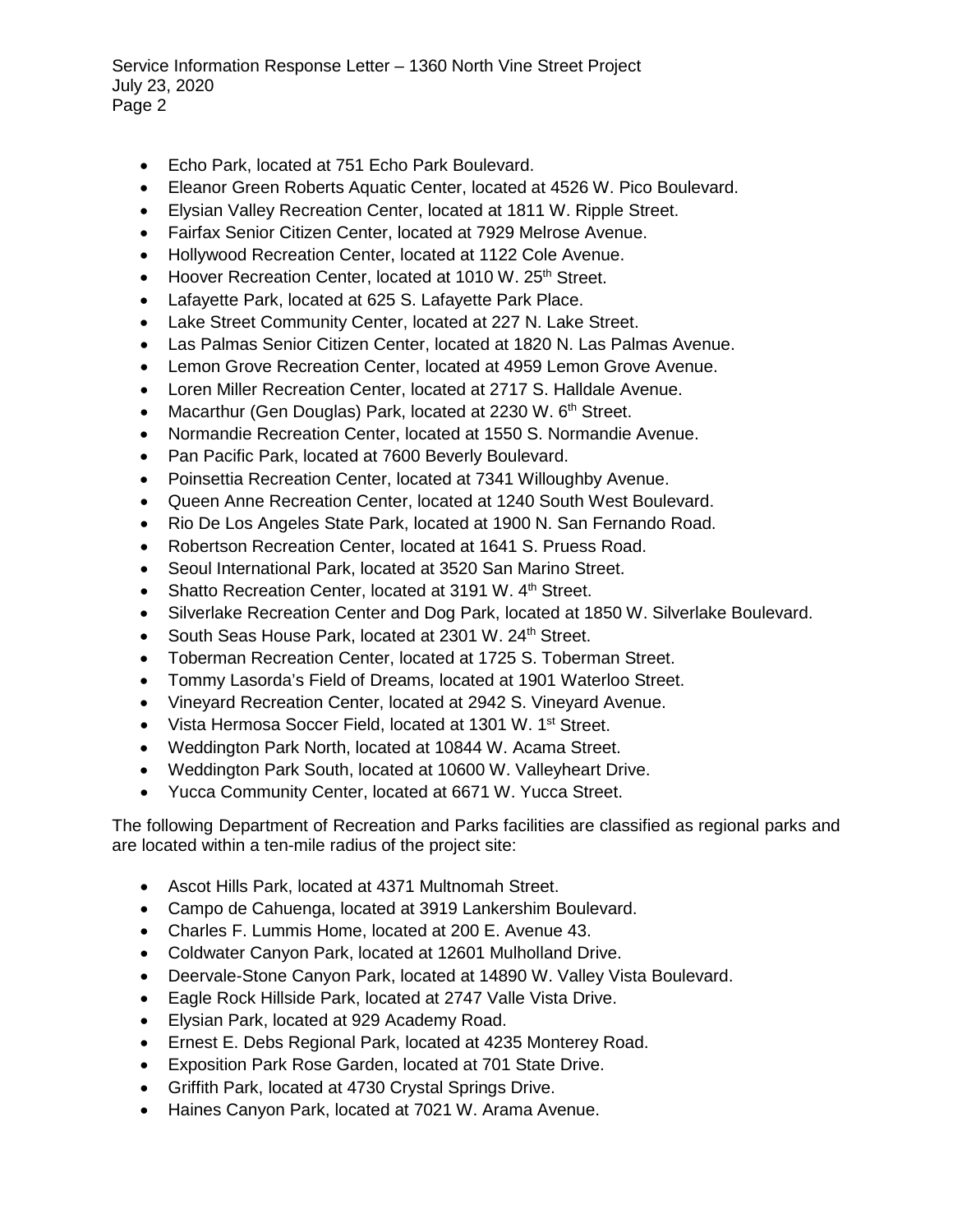Service Information Response Letter – 1360 North Vine Street Project July 23, 2020 Page 3

- Heritage Square, located at 3800 Homer Street.
- Holmby Park, located at 601 Club View Drive.
- La Tuna Canyon Park, located at 6801 N. La Tuna Canyon Road.
- Laurel Canyon Mulholland Park, located at 8100 W. Mulholland Drive.
- Rose Hill Park, located at 3606 N. Boundary Avenue.
- Runyon Canyon Park, located at 2000 N. Fuller Avenue.
- Sepulveda Basin Recreation Area, located at 17017 W. Burbank Boulevard.
- Sharman Oaks Castle Park, located at 4989 N. Sepulveda Boulevard.
- Verdugo Mountain Park, located at 9999 S. Edmore Place.
- Villa Cabrini Park, located at 9401 W. Cabrini Drive.
- Wattles Garden Park, located at 1824 N. Curson Avenue.

For additional information regarding facilities and features available in these parks visit our website: www.laparks.org.

### *2. What is the area's existing parkland acres-to-population ratio and what is the desired acresto-population ratio?*

The Hollywood Community Plan Area, within which the project is located, has a parkland acresto-population ratio of neighborhood and community parks of 0.41 acres per 1,000 residents. The City of Los Angeles overall has a ratio of 0.84 acres of neighborhood or community parkland per 1,000 residents. The City's General Plan, sets a goal of a parkland acres-to population ratio of 10 acres of parkland per 1,000 residents.

## *3. What is the current capacity and level of use of parks and recreational facilities within a twomile radius of the Project Site?*

While data regarding the level of use for the recreational facilities that serve the project site is not available, parks within the surrounding community are heavily utilized and often overburdened.

*4. Does the City have any plans to develop new parks or recreational facilities or expand existing parks or recreational facilities within a two-mile radius of the project site?*

The City is currently planning to replace the gymnasium building at Hollywood Recreation Center with a new modern gymnasium. The project is currently in the design phase.

*4. Would the Project, either individually or combined with other past, present or anticipated future projects, result in the need for new or altered recreation and park facilities? If so, please describe the nature, approximate location and approximate size of the new or altered facility.*

All residential development projects have an impact on the existing park system. Residential development projects are required to mitigate the impact with a land dedication for park and recreational purposes, payment of the in-lieu fee, or a combination of land dedication and in-lieu fee payment per Los Angeles Municipal Code Section 12.33.

Thank you for the opportunity to provide information relative to the proposed project's impact on recreation and park services. Most subdivision projects that contain more than fifty residential